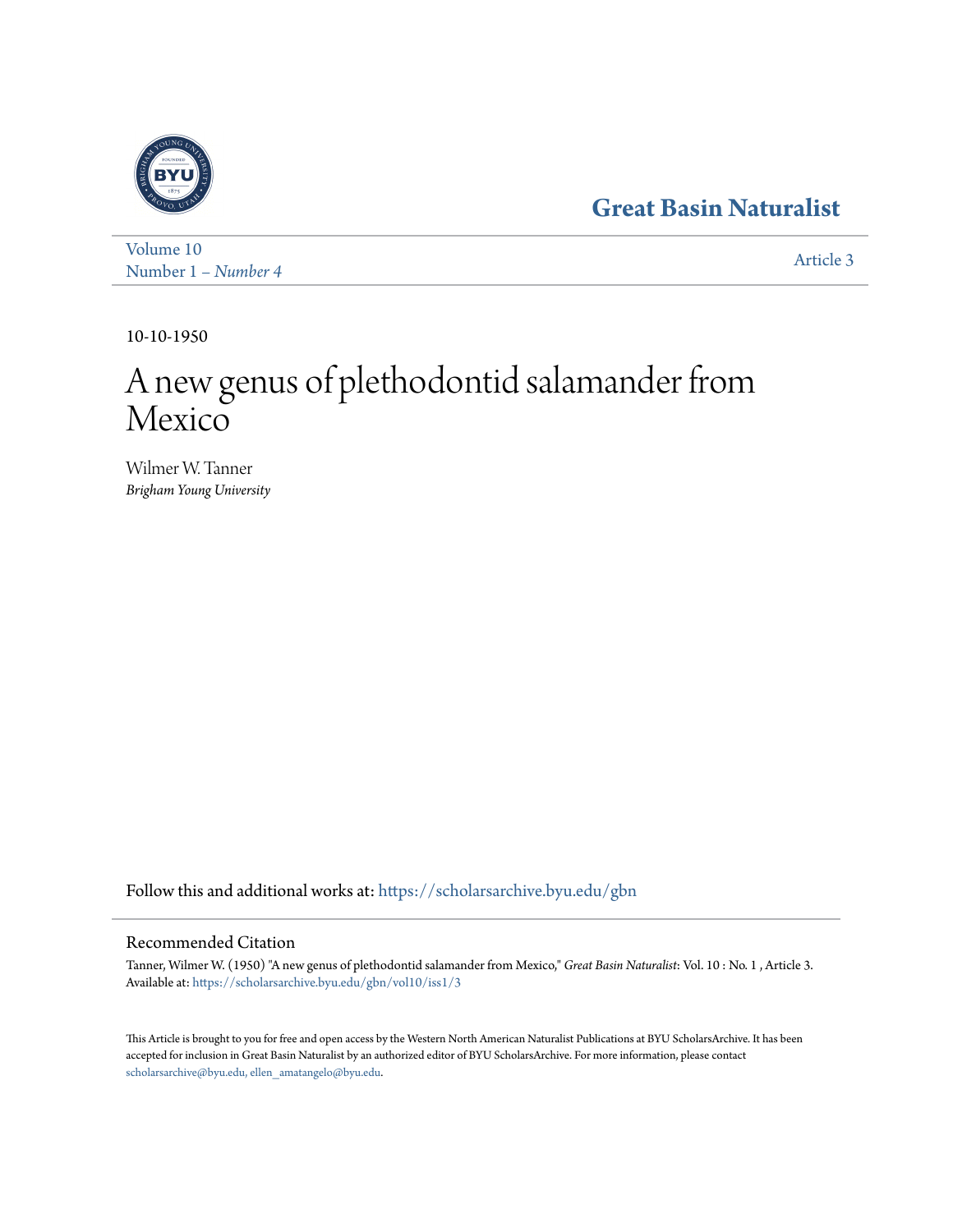### A NEW GENUS OF PLETHODONTID SALAMANDER FROM MEXICO<sup>(1)</sup>

#### WILMER W. TANNER

Assistant Professor of Zoology and Entomology Brigham Young University

Among the salamanders of the family Plethodontidae is <sup>a</sup> large and diversified group of terrestrial and arboreal species ranging from central Mexico southward through Central America and into northern South America. When the family was established by Gray in 1850, there appears to have been only one species Bolitoglossa platydactylus (Cuvier) recognized from this area. In the succeeding years many new species were added, until now there is a rather imposing list of approximately eighty-five well-established species.

During the last three decades such workers as E. R. Dunn, K. P. Schmidt, H. M. Smith, L. C. Stewart, E. H. Taylor, and others have added considerably to the numbers of specimens available in collections, to the numbers of new species, and to the general understanding of the southern segment of this family. Unfortunately, there has not been a unanimity of opinion concerning the numbers of genera that should be recognized among the Mexican and Central American lungless salamanders. Herpetologists appear, however, to have accepted, in a general way at least, the species as they are now established. This fact is particularly true in regard to that group of wormlike species belonging in the genus *Oedipina*. The relationships, however, of these wormlike species to other Mexican and Central American species, as well as an accepted generic interpretation of the Oedipina complex, has not been clearly formulated.

Dunn (1924:95 and again in 1926:434) considered the species Oedipina parvipes (Peters) as representing an interrelated species which broke down the distinction between the wormlike forms (genus Oedipina) and the rest of the Mexican and Central American species, which he includes in a single genus *Oedipus* Tschudi. Unfortunately Dunn did not list the interrelating characters he used to link the wormlike species with the normal forms.

Piatt, 1935, in his studies of the throat muscles of Oedipina complex, Oedipina parvipes, and Oedipina uniformis, found them to differ

Contribution No. 123 from the Department of Zoology and Entomology, Brigham Young University.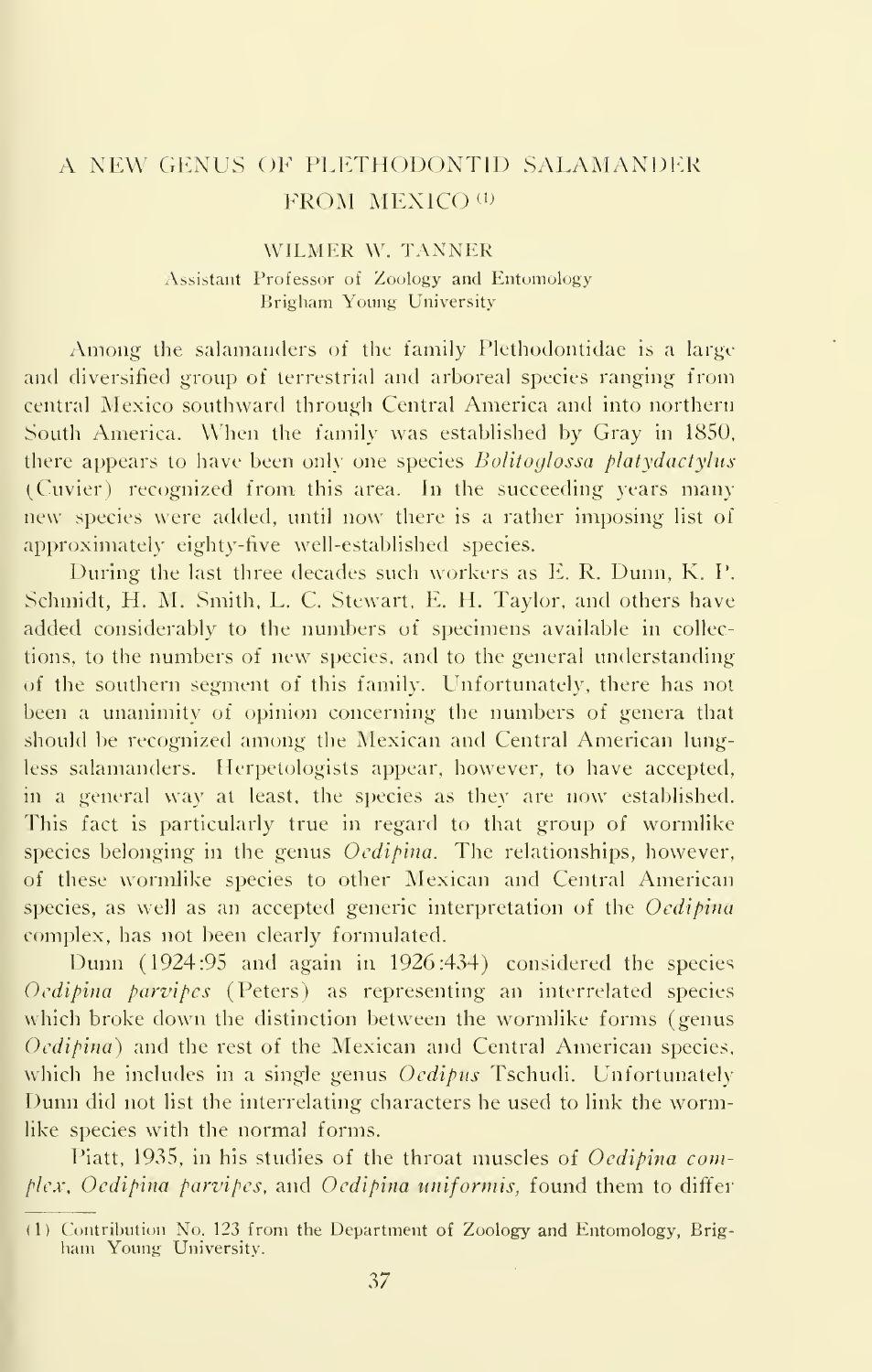from all other species of the then accepted genus Oedipus. Piatt found the relationships of the  $M$ . intermandibularis to the  $M$ . geniohyoideus to show the greatest differences, and concludes by saying, "The pres ence of such a condition is another argument favoring a schism in the genus: the wormlike group reclaiming the name Oedipina."

Taylor, 1944:226, re-established the genus Oedipina Keferstein and included in it the same species listed by Dunn, 1926 :33, in his group IV of the composite genus Oedipina Tschudi. In conclusion, Taylor suggested, "There is some doubt whether all the elongate wormlike forms of Mexico and Central America are congeneric with uniformis and lineola. The skeletal characters of most of the group are unknown and there is a probability that an examination of the skeletons will prove that more than a single genus is represented." In this study, Taylor failed to find the interrelating characters between the wormlike species *parvipes* and the other species from Mexico and Central America as suggested by Dunn.

In 1946 Dr. William A. Hilton collected a series of Oedipina par vipes and Oedipina complex from Barro Colorado Island, Canal Zone. After examining the skeletons of some of these and comparing them with those of other plethodontids, he described the genus Oedopinola. In previous studies Hilton had examined representatives of nearly all of the then known Mexican and Central American genera of plethodontid salamanders. Only Parvimolge and Haptoglossa appear not to have been seen by him. Hilton appears not to have seen the genotype Oedipina uniformis Keferstein, or any other typical Oedipina prior to his collecting the two Panamanian species, although Spelerpes (Oedipina) lineola Cope was examined. Presumably the description of the genus Oedopiuola (1946:38) is based primarily on the difference exist ing between the skeletons of the two species collected in Panama anil the wormlike species *lineola* from Mexico. The following from his description may aid in clarification, "but there are so many skeletal dif ferences between them and members of the genus Oedopina <sup>2</sup> that a new generic name is suggested. This might be Oedopiuola, <sup>a</sup> genus closely related to Oedopina but separated from it by the following dif ferences: (1) Shorter vertebrae, (2) No alar folds on vertebrae, (3) Large number of vertebrae before the sacral, (4) Different carpus and tarsus."

Since Hilton had access to the work of Dunn (1926) and refers to the work of Taylor (1944), it is seemingly safe to assume that the statement "and other members of the genus  $Oedofina$ ," is intended to

<sup>2</sup> The generic term as used by Hilton is misspelled. Tt should read Oedipina.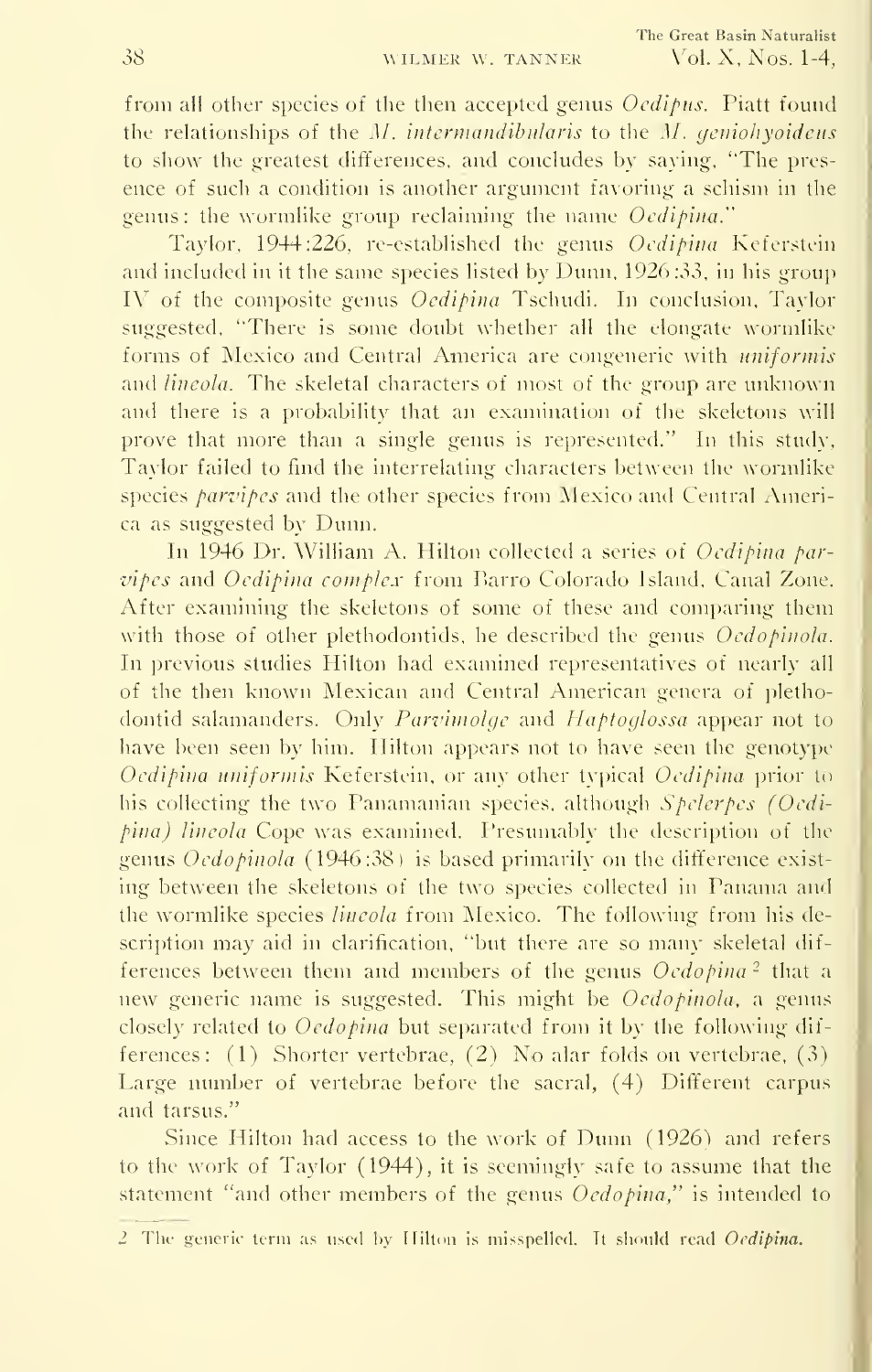include the following species of the genus Oedipina: uniformis, clongatus, collaris, alfaroi, and the atypical Mexican representative Spelerpes lineola. The term "them" obviously refers to the two Panamanian species Ocdipina parvipes and Ocdipina complex.

Recently <sup>I</sup> have had the rare opportunity to examine well over fifty species of Mexican and Central American Salamanders.<sup>3</sup> Among this number were the following species of the genus Ocdipina: uniformis, complex, parvipes, serpens, syudaetyla, elongatus, and two undescribed species from Central America. • A comparison of the external and throat anatomy indicates a close relationship between the above listed Central American species of the genus Ocdipina. <sup>1</sup> have found the typical species of Ocdipina to be a very uniform group. <sup>1</sup> have not found, as yet, in either the external anatomy nor in the visceral carti lages and their associated muscles any indication of a characteristic that would link, through Oedipina parvipes, the genus Oedipina to the other plethodontid salamanders of Mexico and Central America.

On the basis of the external characters, the skeletal, and the throat, anatomy, the genus *Oedopinola* is not tenable. A comparison of the two Panamanian species included in that genus by Hilton with the genotype Ocdipina uniformis, shows a very similar set of characteristics. The throat myology and the hyobranchial appartus are the same in the three species. The verterbae are the same and with a similar number (nineteen or twenty) preceding the sacral. The external anato my is also that of congeneric species.

When a typical *Oedipina* is compared with the Mexican species, Spelerpes lineola Cope, it is evident that Hilton had assumed S. lineola and O. uniformis to be similar, certainly congeneric species. A comparison of S. lineola with O. uniformis gives the same results as were obtained by Hilton in his comparison of  $S$ . lineola with  $O$ . parvipes and O. complex. It is therefore necessary to place the genus Oedopinola Hilton as a synonym under the genus Oedipina Keferstein and to place the species Spelerpes lineola Cope in a new genus to be known as

#### LINEATRITON W. W. Tanner, genus novum

#### GENOTYPE SPELERPES LIXEOLA Cope. Plate I, figs. 1-10

Greatly elongate, slender-bodied terrestrial salamanders ; tail cylindrical and in adults approximately twice as long as the combined

<sup>3</sup> <sup>I</sup> desire to express my gratitude and thanks to Dr. Edward H. Taylor for the use of material and for helpful criticism and advice; also to Dr. William Hilton and the officials of the Museum of Comparative Zoology and the Chicago Museum of Natural History for the use of specimens.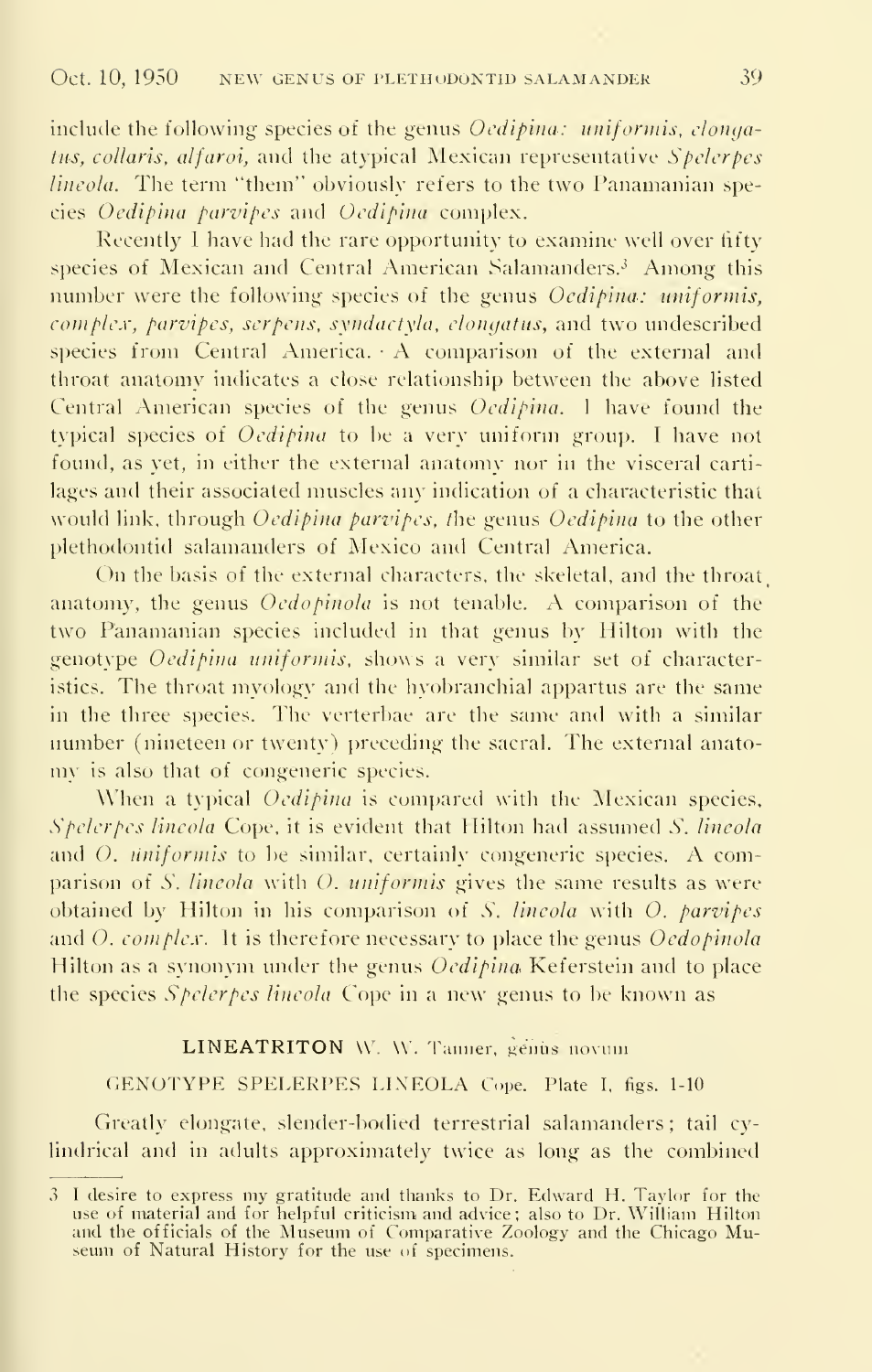length of head and body; fourteen costal grooves; arms and legs short, adpressed limbs separated by nine complete costal folds. Hands and feet incompletely webbed, basal phalanges grown together; the terminal and half of the adjoining phalanges of the two middle fingers and the three middle toes free. Snout short and broadly rounded; nostrils small; tongue entirely free, sublingual fold large and distinct: fifteen elongate body vertebrae, centra twice as long as wide, a broad, bony alar expansion extending caudad from the transverse processes, widest anteriorly and becoming narrower as it extends posteriorly; alar expansion absent on caudal ami sacral vertebrae; caudal and sacral vertebrae with a crest on the haemal arch, crest serrate in the anterior and smooth in the more posterior caudal vertebrae; body vertebrae without a dorsal crest. Skull well ossified; frontal process of pre maxilla single anteriorly and narrowly divided posteriorly. A single row of pleurodont teeth on maxilla increasing in size toward the pre maxilla ; premaxilla with large teeth in the male ; proximal ends of the ceratohyals flattened, spatulalike, medially with two lobes, distally attenuate, hooked and attached to the squamosal by a ligament; second basibranchial absent. M. intermandibularis anterior present, no median  $\text{rank}$ ; M. gularis large, approximately one third of its insertion at the mid-ventral line; M. quadrato-pectoralis present, large, its origin on posterior edge of squamosal and dorsal tip of quadrate; M. geniohyoideus medialis, straplike, its origin on the posterior surface of mandible, approximately as wide at the origin as at the insertion; .1/. geniohyoideus lateralis undivided, origin simple, M. rectus crevicis in three unequal segments, posterior as long as both anterior segments, middle segment shortest.

A comparison of some of the pertinent characteristics existing in the genera of *Lineatriton* and *Oedifina* will give the more salient differences between the two genera.

#### PLATE <sup>T</sup>

Fig. 1. Lateral view of a caudal vertebra Fig. 1. Dorsal view of a trunk vertebra Fig. 3. Anterior end of a caudal vertebra Fig. 4. Lateral view of a trunk vertebra Fig. 5. Anterior end of a caudal vertebra Fig. 6. Dorsal view of a trunk vertebra Fig. 7. Lateral view of a trunk vertebra Fig. 8. Anterior end of a trunk vertebra Fig. 9. Lateral view of a caudal vertebra Fig. Id. Anterior end of a trunk vertebra

Oedipina uniformis Keferstein. Oedipina imiformis Keferstein. Oedipina uniformis Keferstein. Oedipina uniformis Keferstein. Lineatriton lineola (Cope). Lineatriton lineola (Cope). Lineatriton lineola (Cope). Oedipina uniformis Keferstein. / incatriton lineola (Lope). Lineatriton lineola (Cope).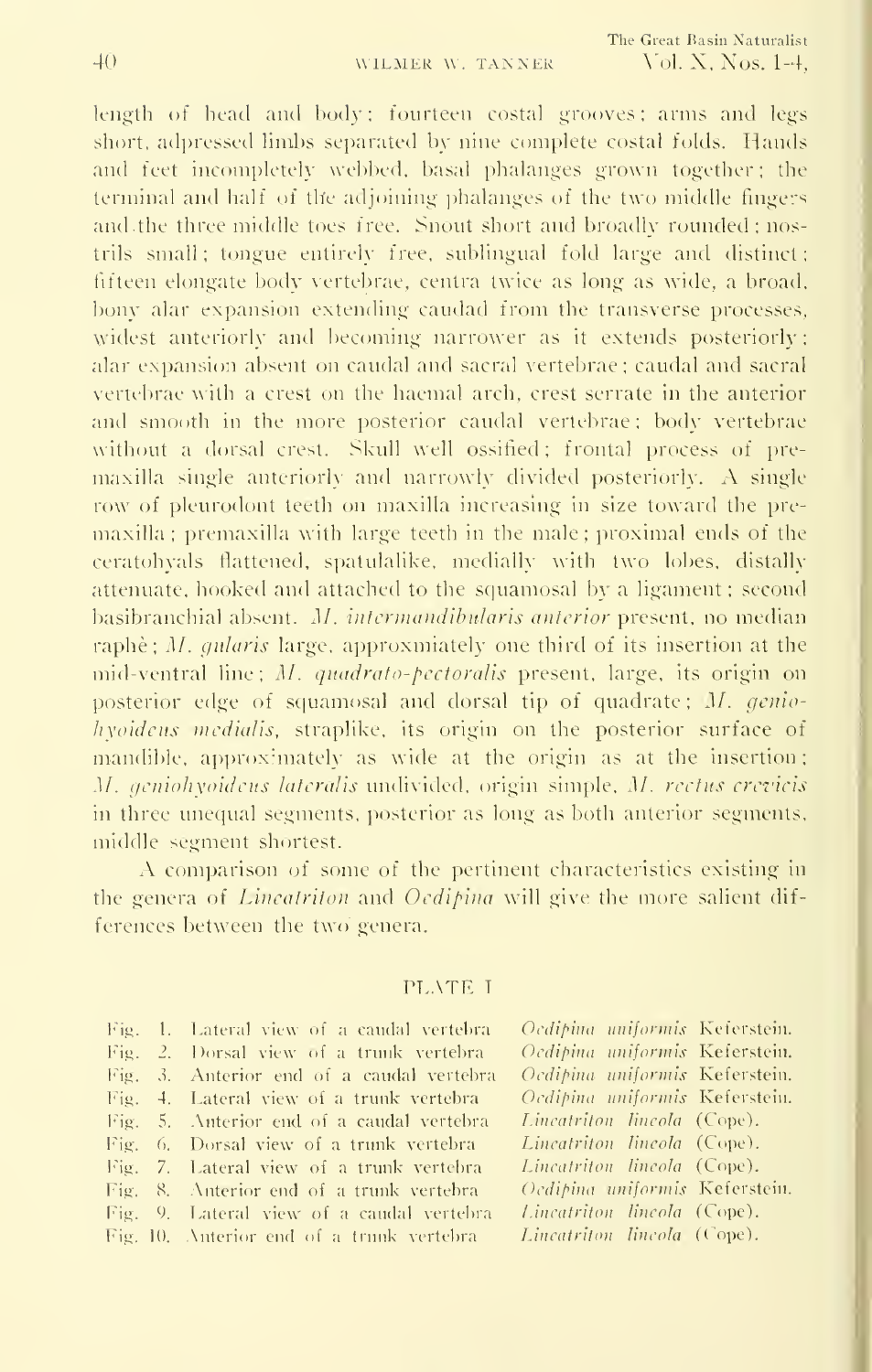







Plate <sup>I</sup>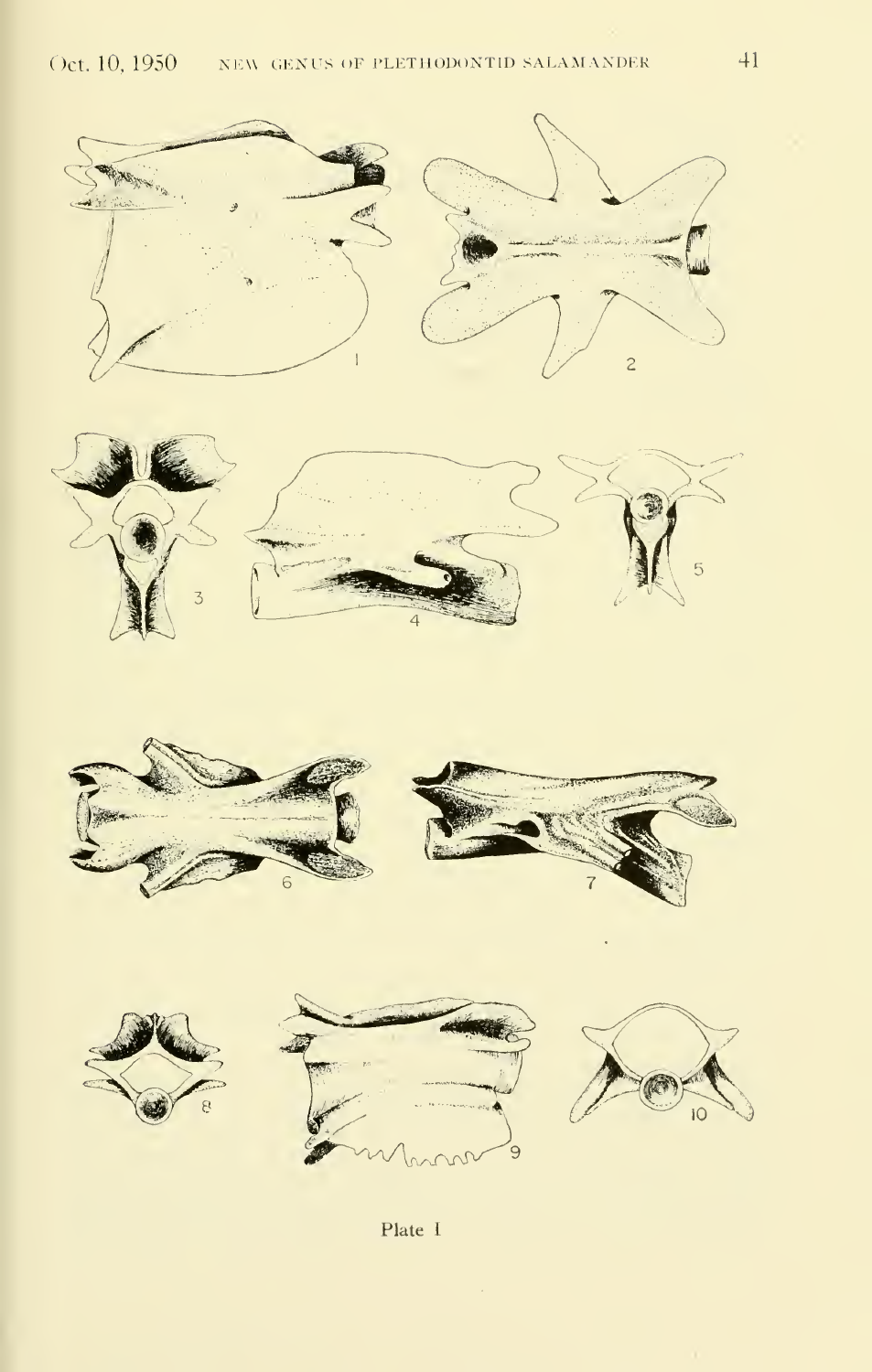The Great Basin Naturalist Vol. X, Nos. 1-4,

| Characters                             | Lineatriton                                                                                                                                         | Oedipina                                                                                                                                |
|----------------------------------------|-----------------------------------------------------------------------------------------------------------------------------------------------------|-----------------------------------------------------------------------------------------------------------------------------------------|
| Costal grooves                         | 14                                                                                                                                                  | $17 - 20$                                                                                                                               |
| Adpressed limbs<br>covering            | 3-4 costal folds                                                                                                                                    | 5-8 costal folds                                                                                                                        |
| <b>Phalanges</b>                       | Middle fingers and toes<br>incompletely webbed;<br>terminal phalanges free.                                                                         | Middle fingers and toes<br>usually completely webbed<br>or grown together; only<br>the tips free.                                       |
| No. of vertebrae                       | 15 preceding the sacral                                                                                                                             | 19-20 preceding the sacral                                                                                                              |
| Characteristics of<br>body vertebrae   | Length of centrum twice its<br>width; alar expansions<br>present. No dorsal crest.                                                                  | Vertebrae shorter, alar<br>expansions absent; dorsal<br>crest present.                                                                  |
| Characteristics of<br>caudal vertebrae | With a single medial dorsal<br>crest; alar expansions ab-<br>sent; Haemal spine large,<br>serrate in anterior and smooth<br>in posterior vertebrae. | Two dorsal crests separated<br>by a medial groove; alar<br>expansions absent; haemal<br>spine large, not serrate.                       |
| Ceratohyals                            | Proximal end spatulalike,<br>with a median lobe.                                                                                                    | Proximal end attenuated,<br>rodlike ; without a median<br>lobe.                                                                         |
| M. genohyoideus<br>medialis            | Origin on posterior surface<br>of mandible; broad strap-<br>like.                                                                                   | Origin on ventral and pos-<br>terior surfaces of mandible;<br>narrow anteriorly, expand-<br>ing caudally, not straplike.                |
| M. genohyoideus<br>lateralis           | Origin on posterior surface<br>of mandible, anterior to<br>origin of intermandibularis<br>anterior.                                                 | Origin on ventral surface<br>of mandible, divided by<br>intermandibularis anterior<br>and the anterior slip of the<br>posterior muscle. |
| M. rectus cervicis                     | In three unequal segments<br>posterior segment as long<br>as combined lengths of<br>other two segments.                                             | In three nearly equal seg-<br>ments, posterior segment<br>only slightly longer than<br>middle or anterior segments.                     |
| M. quadrato-pectoralis                 | Origin on posterior surface<br>of squamosal and on tip of<br>quadrate.                                                                              | Origin on posterior and<br>ventral surfaces of squa-<br>mosal and on skull ventral<br>to the squamosal.                                 |
|                                        |                                                                                                                                                     |                                                                                                                                         |

REMARKS: The genus Lineatriton is more closely allied to the genera Pseudocurycea, Chiropterotriton, and Parvimolge than it is to the genus Oedipina. The relationships are more clearly seen in the throat anatomy, although the reduced numbers of vertebrae and costal grooves are also relating characteristics. The new genus is distinct from either Pseudoeurycea or Chiropterotriton by reason of the character of limbs, the entirely different type of feet, short legs, and the greatly elongate body and tail. It is distinct from the genus Parvimolac in having small nostrils in the adults, although young animals may have enlarged nostrils, short legs, and greatly elongate body and tail. The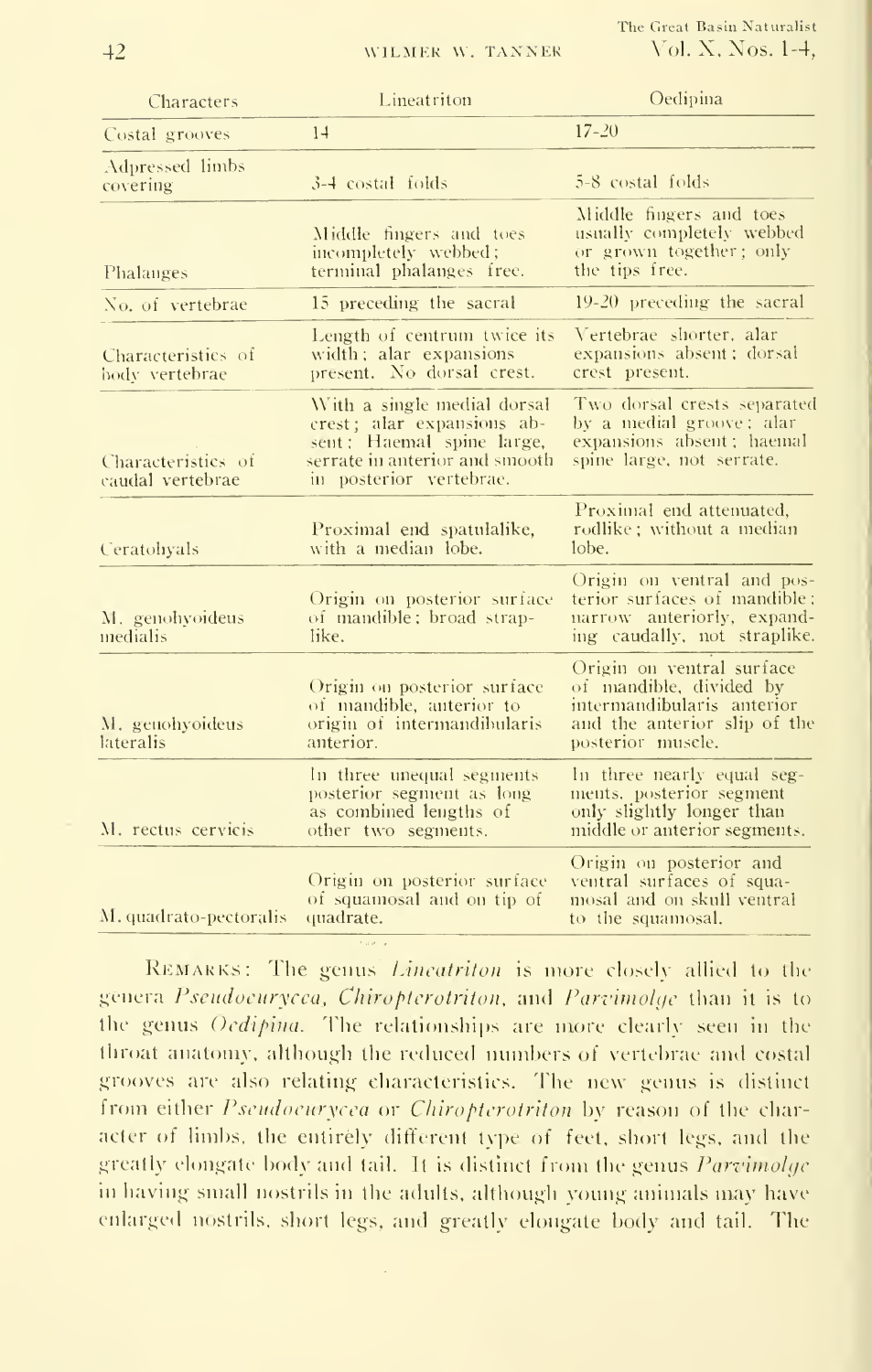elongate tail which is responsible for the resemblance between the genera Oedipina and Lineatriton has also been attained by another dis tantly related genus Batrachoseps.

In some genera of plethodontid salamanders there is a transverse chin groove extending across the throat anterior to the gular fold and beginning near, but usually located posterior to, the angle of the jaw. This chin groove is present in both Oedipina and Lineatriton. However, on the underside of the throat of all *Oedipina*, at least those which <sup>I</sup> have seen, there is a fine arched groove resting on the transverse chin groove. The arched groove extends anteriorly and curves mesiad to the mid-ventral line where the grooves on each side usually meet, immediately ventrad to the M. intermandibularis anterior. This character is lacking in Lineatriton lineola.

The relationship between *Lineatriton* and *Oedipina* is seemingly remote, except that both genera are composed of greatly elongate, freetongued species. Their similarities are few, and both genera are repre sented by highly specialized species. This fact is particularly true of the genus Oedipina, in which there has been an increase in the number of body vertebrae, rather than an elongation, as in Lineatriton; the vertebrae, as indicated above, have been specialized ; the fingers and toes are more completely webbed or grown together, and there is a noticeable specialization in the muscles and cartilages of the throat region. Equally important is the uniformity in the throat anatomy among the species of Oedipina.

The generic relationships suggest an adaptive radiation for Mexico, in which the genera Pseudoeurycea, Chiropterotriton, Parvimilge, and Lineatriton arose from a primitive stock, which may have been similar to Pseudoeurycea. The entire anatomical arrangement of the hyobranchial apparatus and its musculature is reminiscent of such a general relationship. The presumed relationship between *Lineatriton lineola* and the genus Oedipina turns out to be only superficial resemblance. Evidences certainly do not suggest an origin from a common prototype, but imply that the similarities are a result of convergence.

Range: The new genus is known only from central Veracruz, where it ranges between the altitudinal limits of two to four thousand feet. Whether the genus Lineatriton will be found to occupy a wider range must await further intensive collecting. The distribution of the genus Oedipina is at present restricted to the countries of Central America, although its range may be found to extend into southern Mexico. The known ranges of the two genera are at present widely separated.